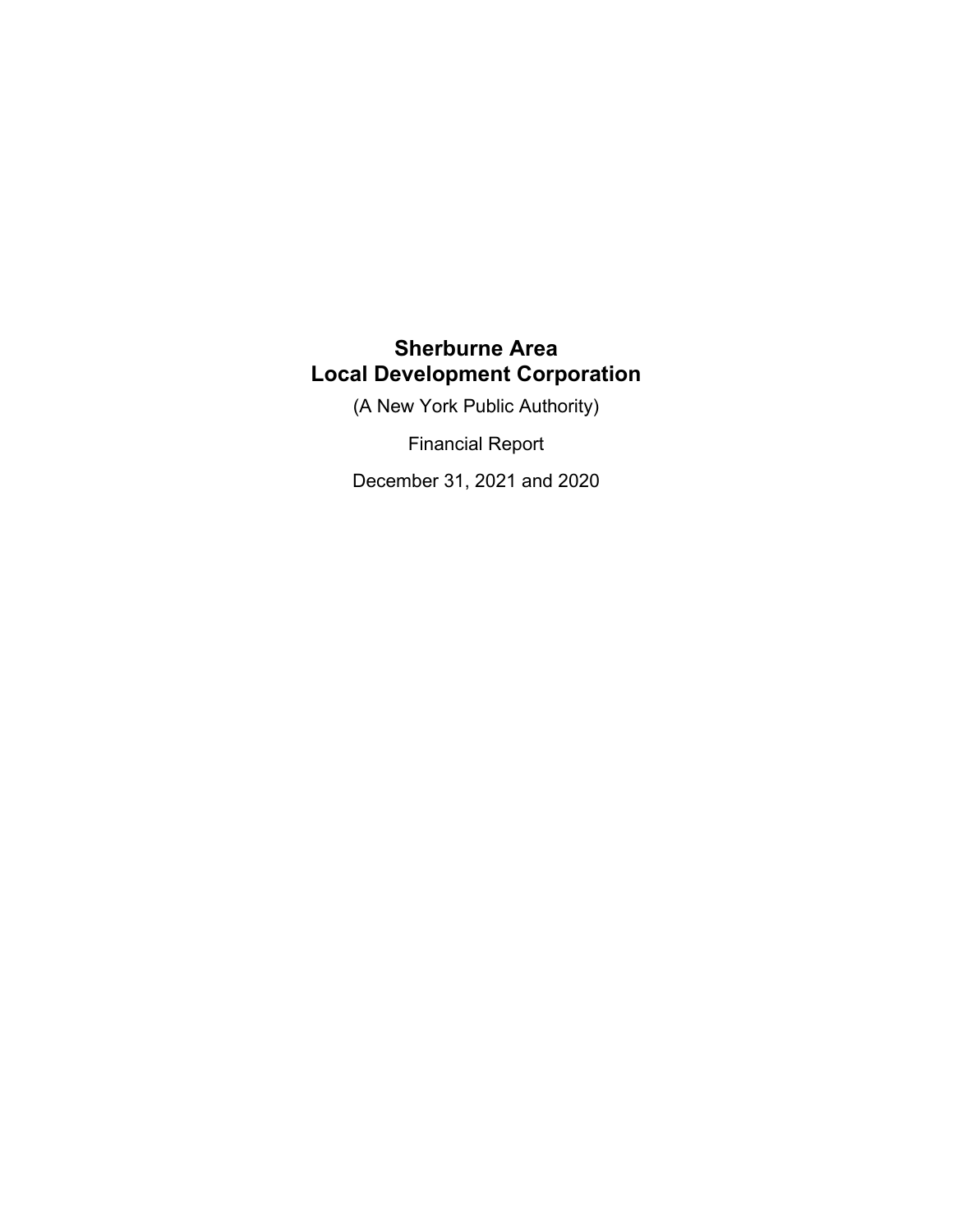(A New York Public Authority)

Financial Report

December 31, 2021 and 2020

## C O N T E N T S

**Page State State State State State State State State State State State State State State State State State St** 

| <b>Independent Auditor's Report</b>                                                                                                                                                           | $1 - 2$                 |
|-----------------------------------------------------------------------------------------------------------------------------------------------------------------------------------------------|-------------------------|
| <b>Financial Statements</b>                                                                                                                                                                   |                         |
| <b>Statements of Net Position</b><br>Statements of Revenues, Expenses, and Changes in Net Position<br><b>Statements of Cash Flows</b><br>Notes to Financial Statements                        | 3<br>4<br>5<br>$6 - 10$ |
| Report on Internal Control Over Financial Reporting and on<br><b>Compliance and Other Matters Based on an Audit of Financial</b><br><b>Statements Performed in Accordance With Government</b> |                         |
| <b>Auditing Standards</b>                                                                                                                                                                     | 11-12                   |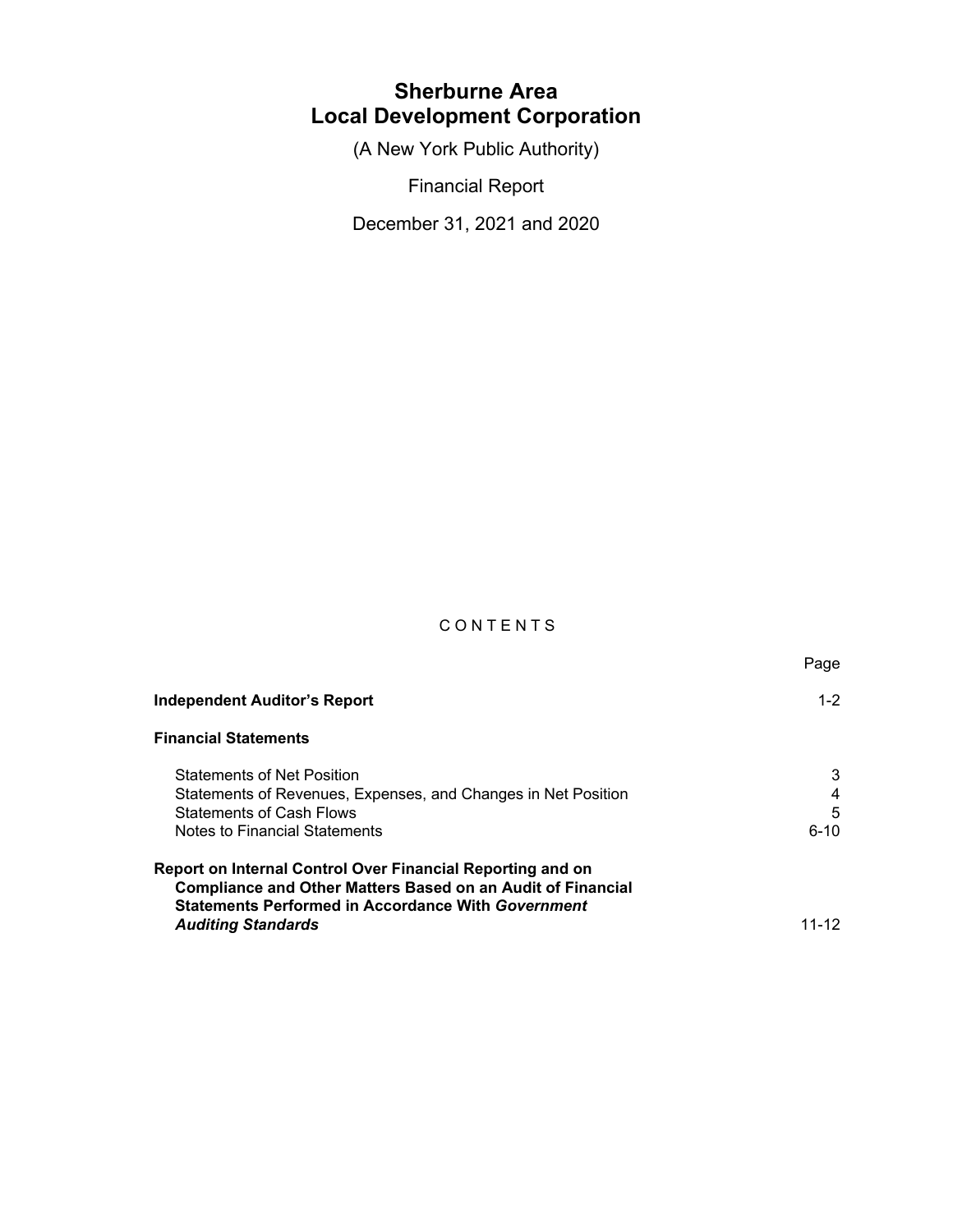

#### **Independent Auditor's Report**

Board of Directors Sherburne Area Local Development Corporation Sherburne, New York

#### **Report on the Audit of the Financial Statements**

#### *Opinions*

We have audited the financial statements of the Sherburne Area Local Development Corporation (Corporation) as of and for the years ended December 31, 2021 and 2020, and the related notes to the financial statements, which collectively comprise the Corporation's basic financial statements as listed in the table of contents.

In our opinion, the accompanying financial statements referred to above present fairly, in all material respects, the financial position of the Corporation as of December 31, 2021 and 2020, and the changes in its financial position and its cash flows for the years then ended in accordance with accounting principles generally accepted in the United States of America.

#### *Basis for Opinion*

We conducted our audits in accordance with auditing standards generally accepted in the United States of America (GAAS) and the standards applicable to financial audits contained in *Government Auditing Standards* (*Government Auditing Standards*)*,* issued by the Comptroller General of the United States. Our responsibilities under those standards are further described in the Auditor's Responsibilities for the Audit of the Financial Statements section of our report. We are required to be independent of the Corporation and to meet our other ethical responsibilities, in accordance with the relevant ethical requirements relating to our audits. We believe that the audit evidence we have obtained is sufficient and appropriate to provide a basis for our audit opinion.

#### *Responsibilities of Management for the Financial Statements*

Management is responsible for the preparation and fair presentation of the financial statements in accordance with accounting principles generally accepted in the United States of America, and for the design, implementation, and maintenance of internal control relevant to the preparation and fair presentation of financial statements that are free from material misstatement, whether due to fraud or error.

In preparing the financial statements, management is required to evaluate whether there are conditions or events, considered in the aggregate, that raise substantial doubt about the Corporation's ability to continue as a going concern for twelve months beyond the financial statement date, including any currently known information that may raise substantial doubt shortly thereafter.

### *Auditor's Responsibilities for the Audit of the Financial Statements*

Our objectives are to obtain reasonable assurance about whether the financial statements as a whole are free from material misstatement, whether due to fraud or error, and to issue an auditor's report that includes our opinion. Reasonable assurance is a high level of assurance but is not absolute assurance and therefore is not a guarantee that an audit conducted in accordance with GAAS, and *Government Auditing Standards* will always detect a material misstatement when it exists. The risk of not detecting a material misstatement resulting from fraud is higher than for one resulting from error, as fraud may involve collusion, forgery, intentional omissions, misrepresentations, or the override of internal control. Misstatements are considered material if there is a substantial likelihood that, individually or in the aggregate, they would influence the judgment made by a reasonable user based on the financial statements.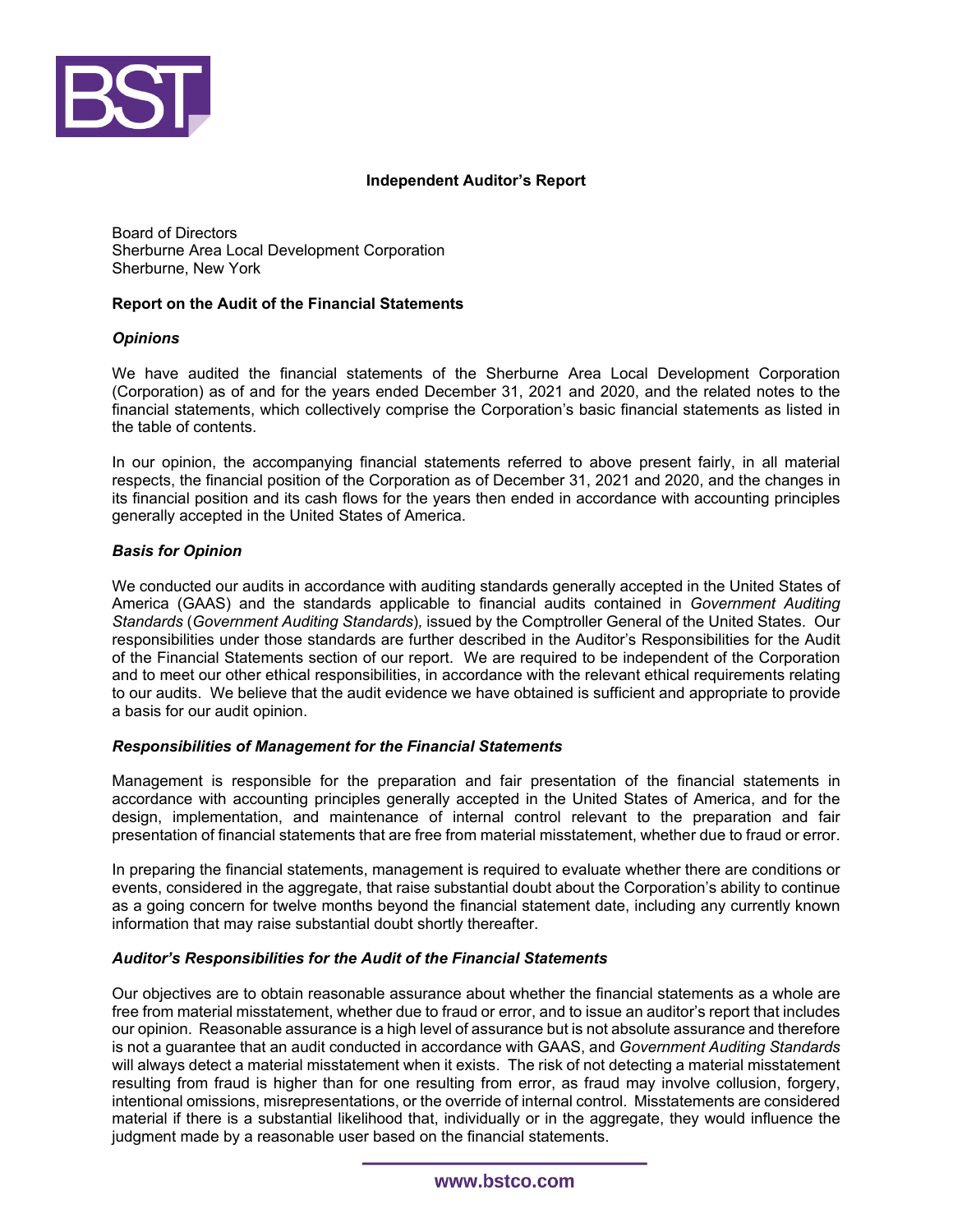In performing an audit in accordance with GAAS and *Government Auditing Standards*, we:

- Exercise professional judgment and maintain professional skepticism throughout the audit.
- Identify and assess the risks of material misstatement of the financial statements, whether due to fraud or error, and design and perform audit procedures responsive to those risks. Such procedures include examining, on a test basis, evidence regarding the amounts and disclosures in the financial statements.
- Obtain an understanding of internal control relevant to the audit in order to design audit procedures that are appropriate in the circumstances, but not for the purpose of expressing an opinion on the effectiveness of the Corporation's internal control. Accordingly, no such opinion is expressed.
- Evaluate the appropriateness of accounting policies used and the reasonableness of significant accounting estimates made by management, as well as evaluate the overall presentation of the financial statements.
- Conclude whether, in our judgment, there are conditions or events, considered in the aggregate, that raise substantial doubt about the Corporation's ability to continue as a going concern for a reasonable period of time.

We are required to communicate with those charged with governance regarding, among other matters, the planned scope and timing of the audit, significant audit findings, and certain internal control-related matters that we identified during the audit.

### *Required Supplementary Information*

Management has omitted management's discussion and analysis that accounting principles generally accepted in the United States of America require to be presented to supplement the basic financial statements. Such missing information, although not a part of the basic financial statements, is required by the Governmental Accounting Standards Board who considers it to be an essential part of financial reporting for placing the basic financial statements in an appropriate operational, economic, or historical context. Our opinion on the basic financial statements is not affected by this missing information.

### **Other Reporting Required by** *Government Auditing Standards*

In accordance with *Government Auditing Standards*, we have also issued our report dated March 3, 2022, on our consideration of the Corporation's internal control over financial reporting and on our tests of its compliance with certain provisions of laws, regulations, contracts, and grant agreements and other matters. The purpose of that report is solely to describe the scope of our testing of internal control over financial reporting and compliance and the results of that testing, and not to provide an opinion on the effectiveness of the Corporation's internal control over financial reporting or on compliance. That report is an integral part of an audit performed in accordance with *Government Auditing Standards* in considering the Corporation's internal control over financial reporting and compliance.

 $BST$ + $Co.CPHs, LLP$ 

Albany, New York March 3, 2022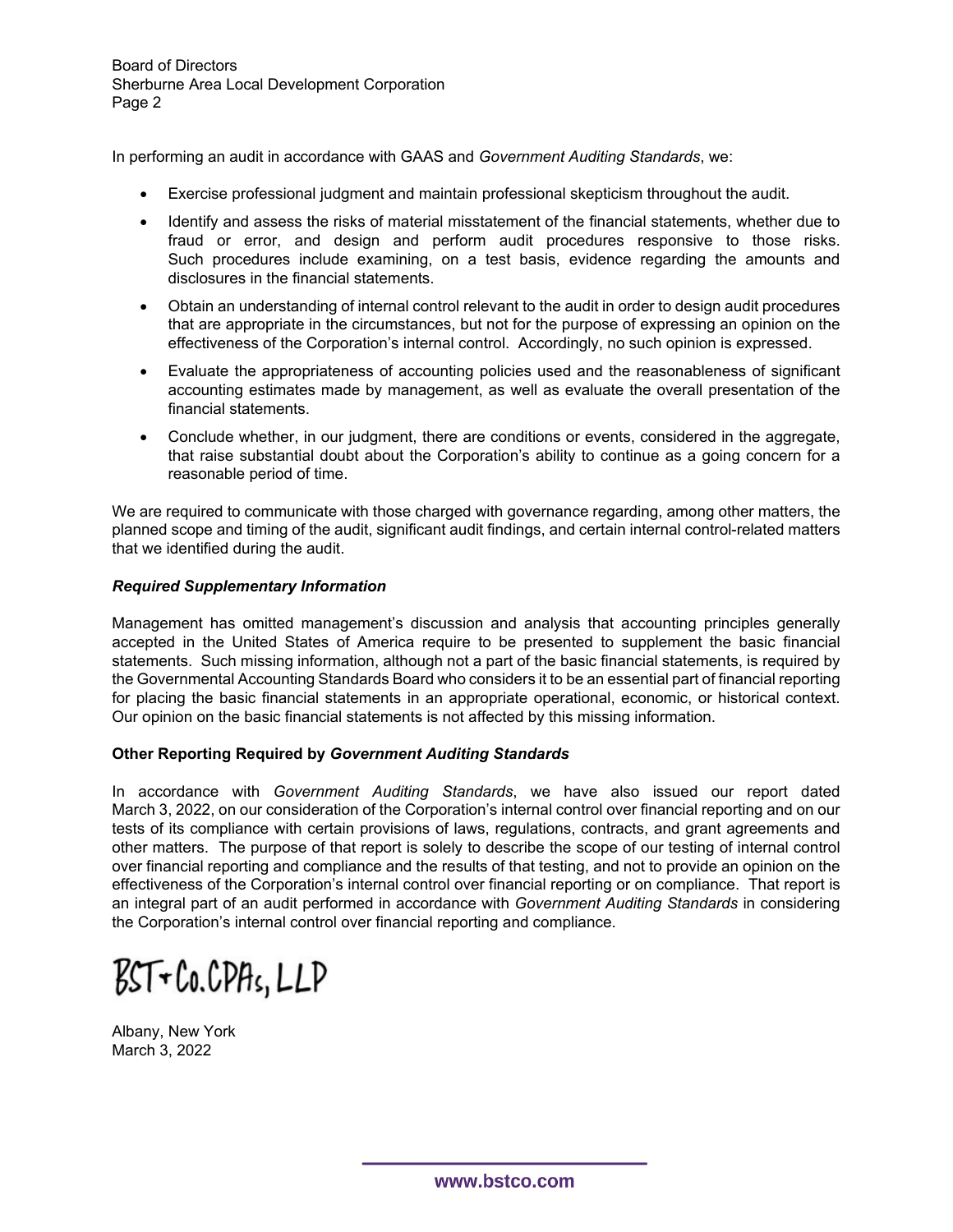## Statements of Net Position

|                                     |                 | December 31,    |  |  |
|-------------------------------------|-----------------|-----------------|--|--|
|                                     | 2021            | 2020            |  |  |
| <b>ASSETS</b>                       |                 |                 |  |  |
| <b>CURRENT ASSETS</b>               |                 |                 |  |  |
| Cash and cash equivalents           | \$<br>31,448    | 30,012<br>\$    |  |  |
| <b>NONCURRENT ASSETS</b>            |                 |                 |  |  |
| Capital assets                      |                 |                 |  |  |
| Non-depreciable                     | 789,139         | 793,314         |  |  |
| Depreciable, net                    | 1,234,749       | 1,276,899       |  |  |
| Total capital assets, net           | 2,023,888       | 2,070,213       |  |  |
|                                     | 2,055,336<br>\$ | 2,100,225<br>\$ |  |  |
| <b>LIABILITIES AND NET POSITION</b> |                 |                 |  |  |
| <b>CURRENT LIABILITIES</b>          |                 |                 |  |  |
| Accrued interest                    | \$<br>64,497    | 59,848<br>\$    |  |  |
| <b>NONCURRENT LIABILITIES</b>       |                 |                 |  |  |
| Unearned rental income              |                 | 393,881         |  |  |
| Mortgage payable                    | 190,531         | 190,531         |  |  |
|                                     | 190,531         | 584,412         |  |  |
| <b>NET POSITION</b>                 |                 |                 |  |  |
| Net investment in capital assets    | 1,833,357       | 1,879,682       |  |  |
| Unrestricted                        | (33, 049)       | (423, 717)      |  |  |
|                                     | 1,800,308       | 1,455,965       |  |  |
|                                     | 2,055,336<br>\$ | 2,100,225<br>\$ |  |  |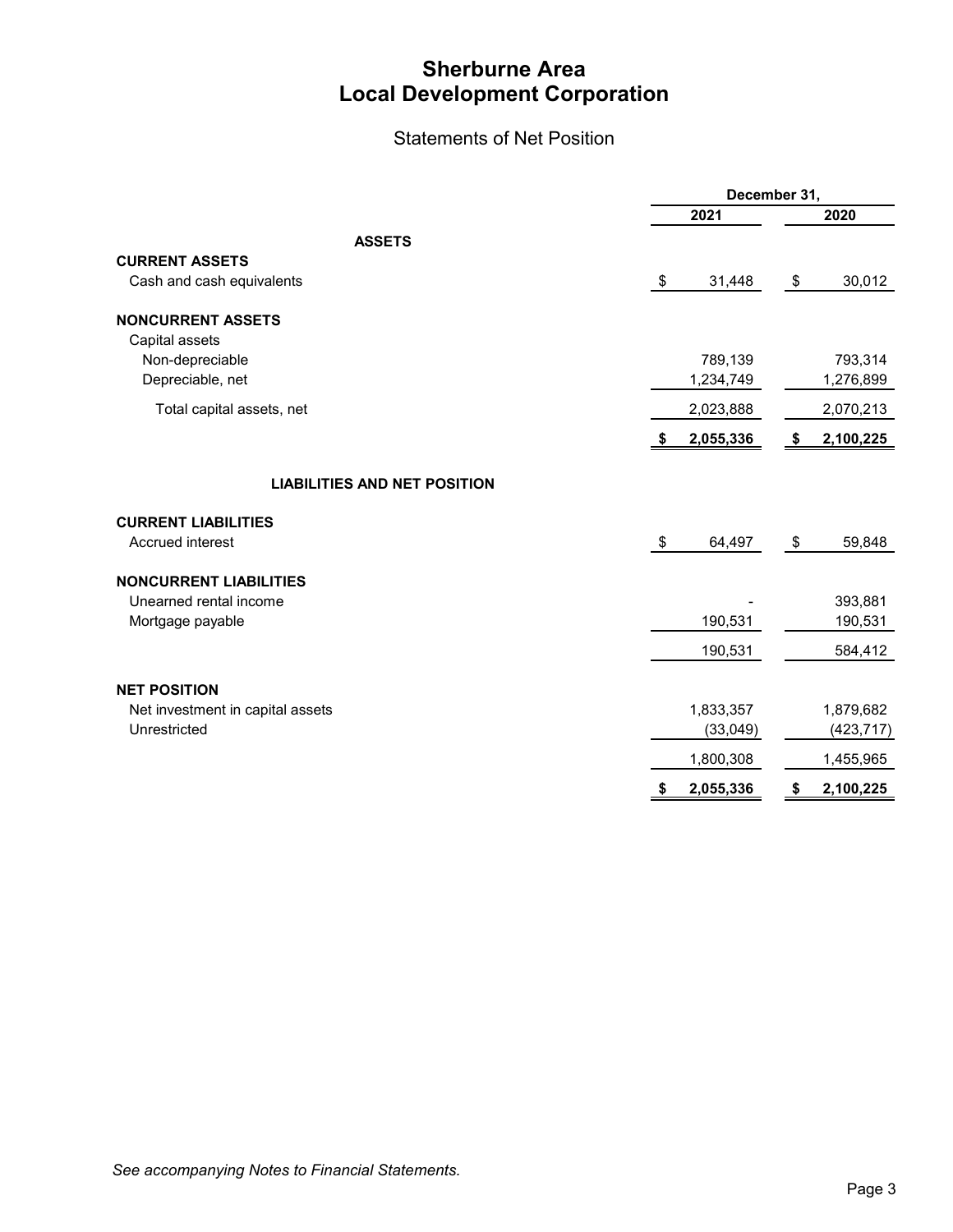Statements of Revenues, Expenses, and Changes in Net Position

|                                            |                 | Years Ended December 31, |  |  |
|--------------------------------------------|-----------------|--------------------------|--|--|
|                                            | 2021            | 2020                     |  |  |
| <b>OPERATING REVENUES</b><br>Rental income | 393,881<br>\$   | 222,151<br>\$            |  |  |
| <b>OPERATING EXPENSES</b>                  |                 |                          |  |  |
| Professional services<br>Loan fees         | 4,700           | 4,700<br>162             |  |  |
| Depreciation                               | 42,150          | 42,150                   |  |  |
|                                            | 46,850          | 47,012                   |  |  |
| <b>Operating income</b>                    | 347,031         | 175,139                  |  |  |
| <b>NONOPERATING INCOME (EXPENSE)</b>       |                 |                          |  |  |
| Interest income                            | 14              | 33                       |  |  |
| Gain on sale of land                       | 1,947           |                          |  |  |
| Interest expense                           | (4,649)         | (18, 599)                |  |  |
|                                            | (2,688)         | (18, 566)                |  |  |
| <b>CHANGE IN NET POSITION</b>              | 344,343         | 156,573                  |  |  |
| NET POSITION, beginning of year            | 1,455,965       | 1,299,392                |  |  |
| NET POSITION, end of year                  | 1,800,308<br>\$ | 1,455,965<br>\$          |  |  |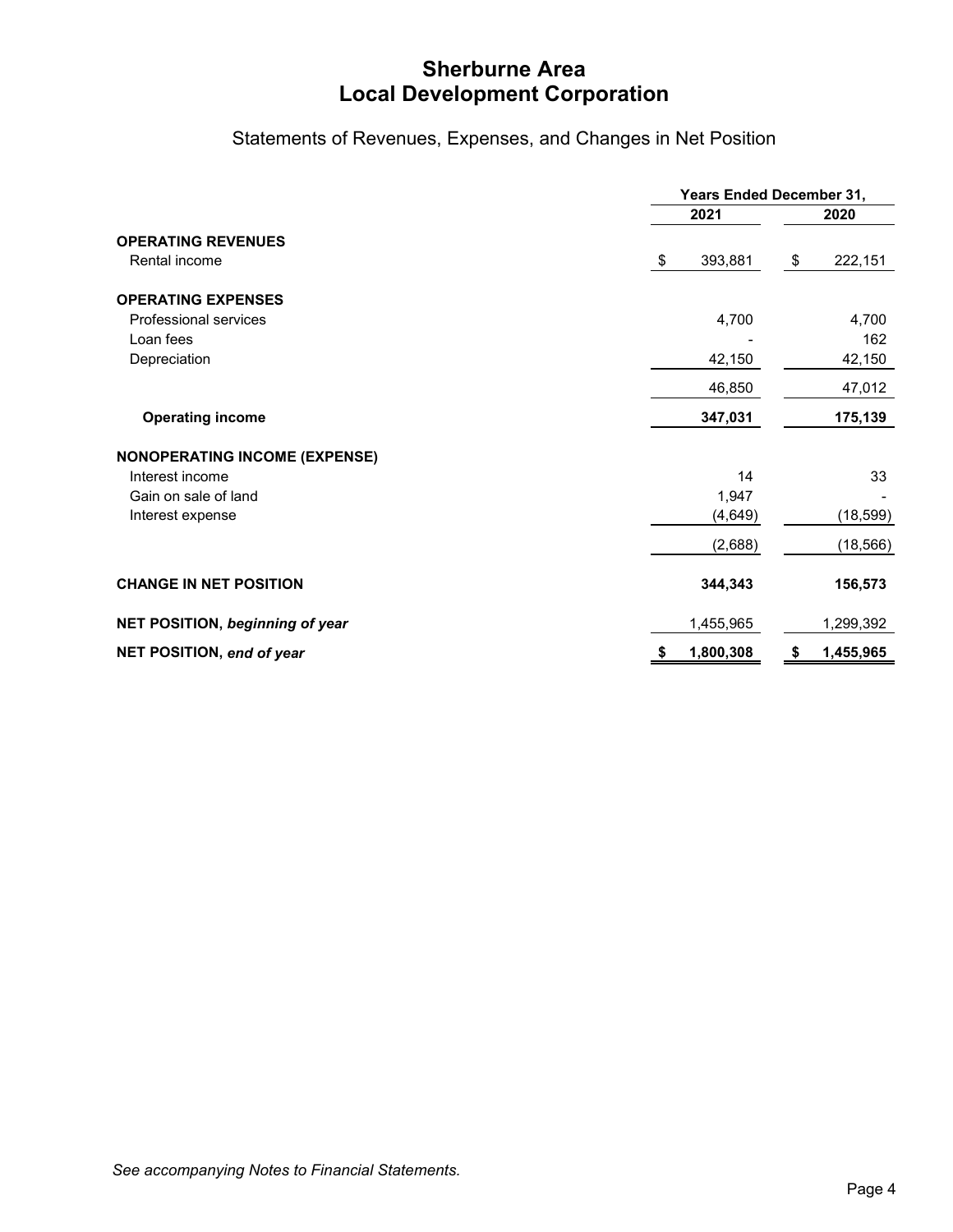Statements of Cash Flows

|                                                                                                               | Years Ended December 31, |            |    |            |
|---------------------------------------------------------------------------------------------------------------|--------------------------|------------|----|------------|
|                                                                                                               |                          | 2021       |    | 2020       |
| CASH FLOWS PROVIDED (USED) BY OPERATING ACTIVITIES                                                            |                          |            |    |            |
| Cash received from rents                                                                                      | \$                       |            | \$ | 352,250    |
| Cash paid to vendors                                                                                          |                          | (4,700)    |    | (4,862)    |
|                                                                                                               |                          | (4,700)    |    | 347,388    |
| <b>CASH FLOWS USED BY CAPITAL AND RELATED FINANCING</b><br><b>ACTIVITIES</b>                                  |                          |            |    |            |
| Interest paid on bonds payable                                                                                |                          |            |    | (13,950)   |
| Principal paid on bonds payable                                                                               |                          |            |    | (338, 300) |
|                                                                                                               |                          |            |    | (352, 250) |
| <b>CASH FLOWS PROVIDED BY INVESTING ACTIVITIES</b>                                                            |                          |            |    |            |
| Proceeds on sale of land                                                                                      |                          | 6,122      |    |            |
| Interest income                                                                                               |                          | 14         |    | 33         |
|                                                                                                               |                          | 6,136      |    | 33         |
| Net increase (decrease) in cash and cash equivalents                                                          |                          | 1,436      |    | (4,829)    |
| CASH AND CASH EQUIVALENTS, beginning of year                                                                  |                          | 30,012     |    | 34,841     |
| CASH AND CASH EQUIVALENTS, end of year                                                                        |                          | 31,448     | S  | 30,012     |
| RECONCILIATION OF OPERATING INCOME TO NET CASH<br>PROVIDED (USED) BY OPERATING ACTIVITIES<br>Operating income | \$                       | 347,031    | \$ | 175,139    |
| Adjustments to reconcile operating income to net cash<br>provided (used) by operating activities              |                          |            |    |            |
| Depreciation                                                                                                  |                          | 42,150     |    | 42,150     |
| Increase (decrease) in unearned rental income                                                                 |                          | (393, 881) |    | 130,099    |
|                                                                                                               | \$                       | (4,700)    | \$ | 347,388    |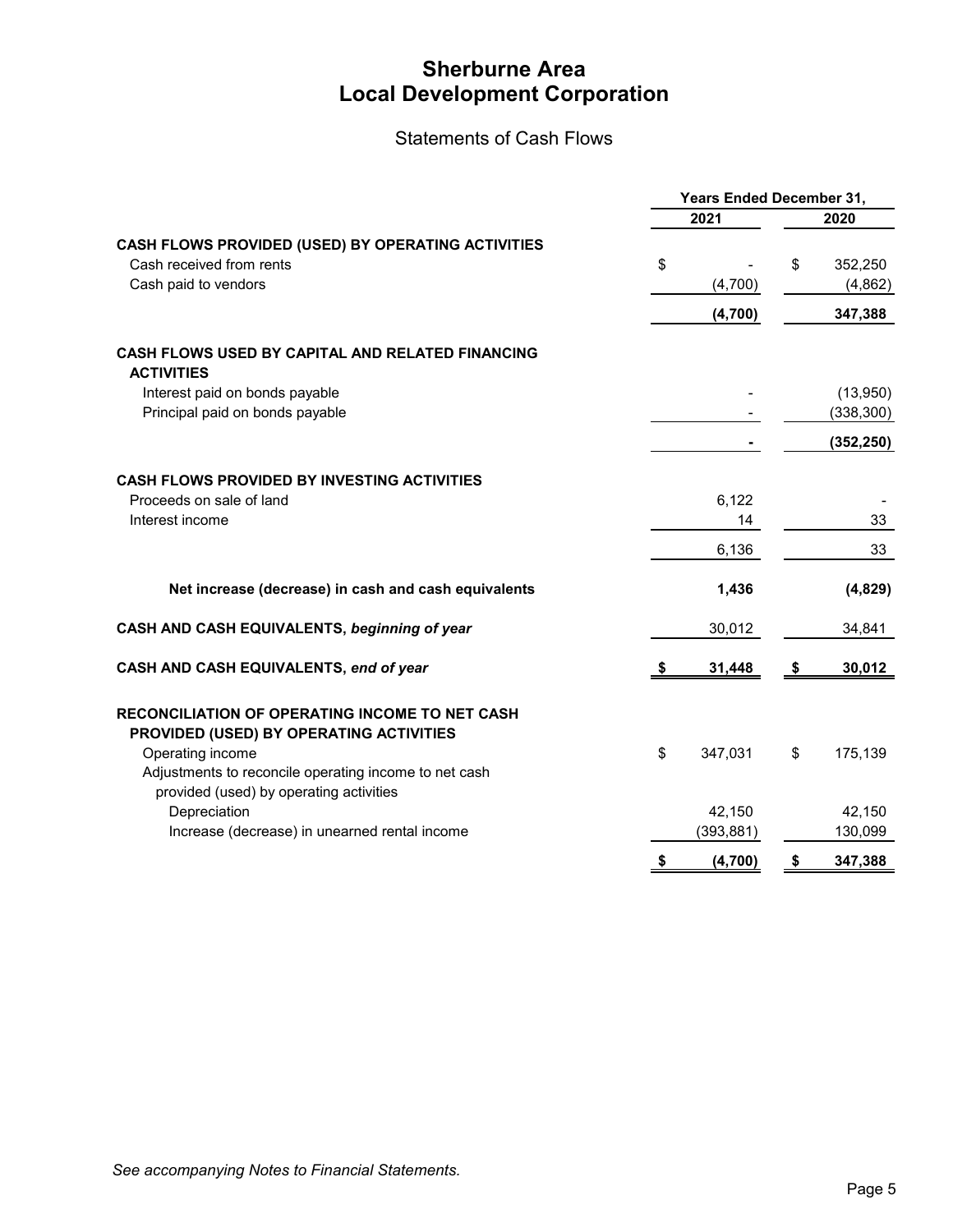Notes to Financial Statements December 31, 2021 and 2020

### **Note 1 - Organization and Summary of Significant Accounting Policies**

#### *a. Organization and Purpose*

The Sherburne Area Local Development Corporation (Corporation) was created in February 2008, under the provisions of Section 1411 of the Not-For-Profit Law of the State of New York, for the purpose of relieving and reducing unemployment by promoting and providing job opportunities in the Village of Sherburne, New York (Village) and surrounding communities. This is accomplished by making revolving loans to local businesses to enhance redevelopment, as well as further development of the central business district of the Village, including real estate and infrastructure development and management, real estate, and infrastructure project finance, and other community-based economic development.

The Corporation is governed by a voting Board of Directors (Board) consisting of no less than three and no more than seven with the exact number established by resolution. The Mayor of the Village serves as an ex officio member of the Corporation's Board. At the Corporation's annual meeting, the Board appoints directors for positions where directorship is created, or the term of a director has expired.

#### *b. Basis of Accounting and Financial Statement Presentation*

The Corporation's financial statements are prepared using the accrual basis in accordance with accounting principles generally accepted in the United States of America (U.S. GAAP) for government entities. The Governmental Accounting Standards Board (GASB) is the accepted standard-setting body for establishing governmental accounting and financial reporting principles.

The accounting and financial reporting treatment applied to the Corporation is determined by its measurement focus. The transactions of the Corporation are accounted for on a flow of economic resources measurement focus. With this measurement focus, all assets and liabilities associated with the operations are included on the statements of net position. Net position is presented in the following categories:

- Net investment in capital assets consists of capital assets, net of accumulated depreciation less the outstanding indebtedness used to finance those capital assets.
- Restricted consists of assets with externally placed constraints net of liabilities that will be liquidated from these assets. The Corporation did not have any restricted net assets at December 31, 2021 and 2020.
- Unrestricted consists of assets and liabilities that do not meet the definition of "net investment in capital assets" or "restricted."

Revenues are recognized when earned, and expenses are recognized when incurred. The Corporation distinguishes operating revenues and expenses from nonoperating items. Operating revenues are determined based on the services provided by the Corporation. Operating expenses include the costs associated with providing those services. All revenues and expenses not meeting this definition are reported as nonoperating revenues and expenses.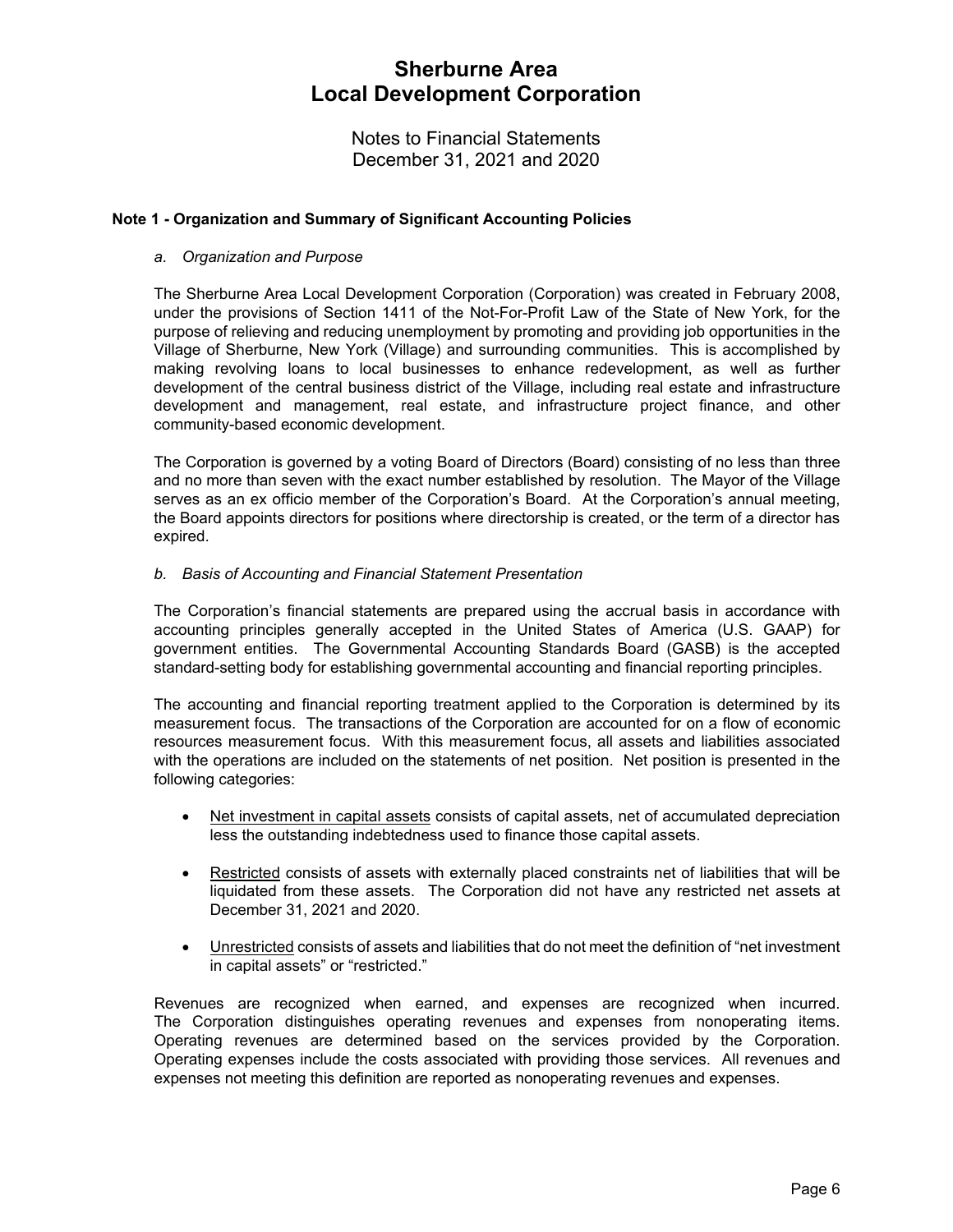Notes to Financial Statements December 31, 2021 and 2020

### **Note 1 - Organization and Summary of Significant Accounting Policies - Continued**

#### *c. Estimates*

The preparation of financial statements in conformity with U.S. GAAP requires management to make estimates and assumptions that affect the reported amounts of assets and liabilities, the disclosure of contingent assets and liabilities at the date of the financial statements, and the reported amounts of revenues and expenses during the reporting period. Actual results could differ from those estimates.

#### *d. Capital Assets*

Capital assets are reported at cost. Expenditures for acquisitions, renewals, and betterments are capitalized, whereas maintenance and repair costs, if any, are expensed as incurred. Donated capital assets are recorded at estimated fair value at the date of the donation. When capital assets are retired or disposed of, the appropriate accounts are relieved of costs and accumulated depreciation, and any resultant gain or loss is credited to operations. The Corporation incurred start-up costs related to its creation and organization. These costs include legal and other professional fees and are recorded as other capital assets.

Depreciation for the Corporation's building is recorded under the straight-line method using an estimated useful life of forty years. Other capital assets are being depreciated under the straight-line method using an estimated useful life of twenty years.

The Corporation evaluated prominent events or changes in circumstances affecting capital assets to determine if impairment of any capital assets has occurred. A capital asset is considered impaired if both: (a) the decline in service utility of the capital asset is large in magnitude; and (b) the event or change in circumstance is outside the normal life cycle of the capital asset. There were no impaired capital assets at December 31, 2021 or 2020.

#### *e. Tax Status*

The Corporation is exempt from income taxes as a not-for-profit corporation under Section 501(c)(3) of the Internal Revenue Code and comparable New York State law. Accordingly, no provisions have been made for income taxes in these financial statements.

#### *f. Subsequent Events*

The Corporation has evaluated subsequent events for potential recognition or disclosure through March 3, 2022, the date the financial statements were available to be issued.

#### **Note 2 - Cash, Cash Equivalents, and Investments**

The Corporation considers all investments with a maturity of three months or less from the date of acquisition to be cash equivalents.

Collateral is required for demand deposits and certificates of deposit. Obligations that may be pledged as collateral are obligations of the United States and its agencies, New York State, irrevocable letters of credit issued by a qualified bank, or a surety bond. Cash balances at December 31, 2021, were fully collateralized.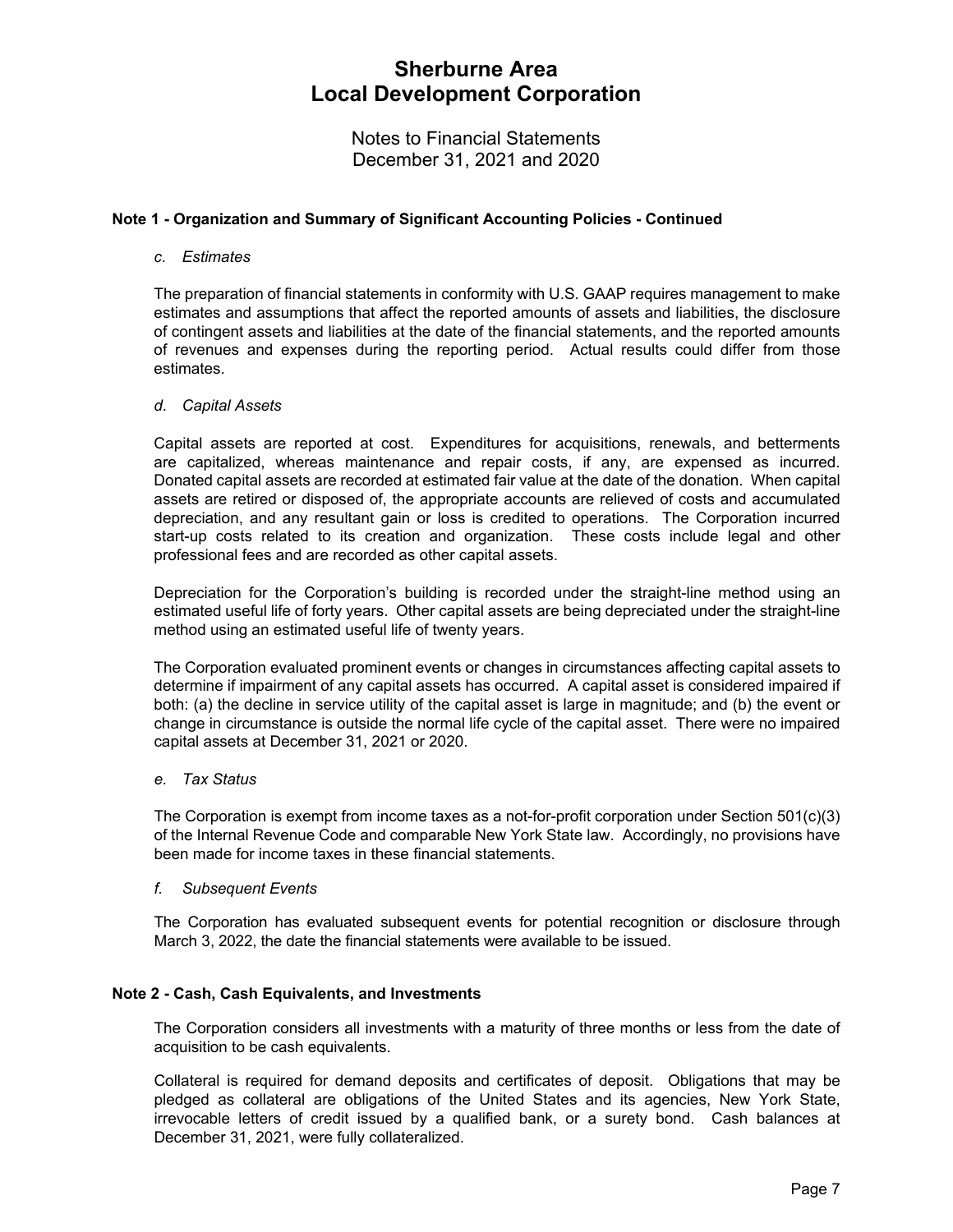Notes to Financial Statements December 31, 2021 and 2020

#### **Note 2 - Cash, Cash Equivalents, and Investments - Continued**

The Corporation records investments at fair value, except for debt securities with a maturity of one year or less from the date of acquisition; these securities are valued at amortized cost. Fair value is defined as the price that would be received to sell an asset in an orderly transaction between market participants on the measurement date. The Corporation's investment policies are governed by New York State statutes. In addition, the Corporation has its own written investment policy. Corporation monies must be deposited in Federal Deposit Insurance Corporation insured commercial banks or trust companies located within the State. The Corporation is authorized to use demand accounts, money market accounts, and certificates of deposit. Permissible investments include obligations of the U.S. Treasury and agencies of the United States of America and obligations of New York State.

#### **Note 3 - Capital Assets**

A summary of the Corporation's capital assets is as follows:

|                                  | December 31, 2021                  |           |                     |                           |
|----------------------------------|------------------------------------|-----------|---------------------|---------------------------|
|                                  | Balance at<br>Beginning<br>of Year | Additions | <b>Dispositions</b> | Balance at<br>End of Year |
| Depreciable                      |                                    |           |                     |                           |
| <b>Building</b>                  | \$<br>1,644,358                    | \$        | \$                  | \$<br>1,644,358           |
| Other assets                     | 20.824                             |           |                     | 20,824                    |
| Less accumulated depreciation    | (388, 283)                         | (42, 150) |                     | (430, 433)                |
| Total depreciable capital assets | 1.276.899                          | (42, 150) |                     | 1,234,749                 |
| Non-depreciable                  |                                    |           |                     |                           |
| Land and land improvements       | 793,314                            |           | (4, 175)            | 789,139                   |
| Total capital assets, net        | 2,070,213<br>\$                    | (42, 150) | (4, 175)<br>\$      | 2,023,888<br>\$           |

|                                  | December 31, 2020                  |           |                     |                           |
|----------------------------------|------------------------------------|-----------|---------------------|---------------------------|
|                                  | Balance at<br>Beginning<br>of Year | Additions | <b>Dispositions</b> | Balance at<br>End of Year |
| Depreciable                      |                                    |           |                     |                           |
| <b>Building</b>                  | \$<br>1.644.358                    | \$        | \$                  | \$<br>1,644,358           |
| Other assets                     | 20,824                             |           |                     | 20,824                    |
| Less accumulated depreciation    | (346, 133)                         | (42, 150) |                     | (388, 283)                |
| Total depreciable capital assets | 1,319,049                          | (42, 150) |                     | 1,276,899                 |
| Non-depreciable                  |                                    |           |                     |                           |
| Land and land improvements       | 793,314                            |           |                     | 793,314                   |
| Total capital assets, net        | 2,112,363                          | (42, 150) |                     | 2,070,213<br>æ.           |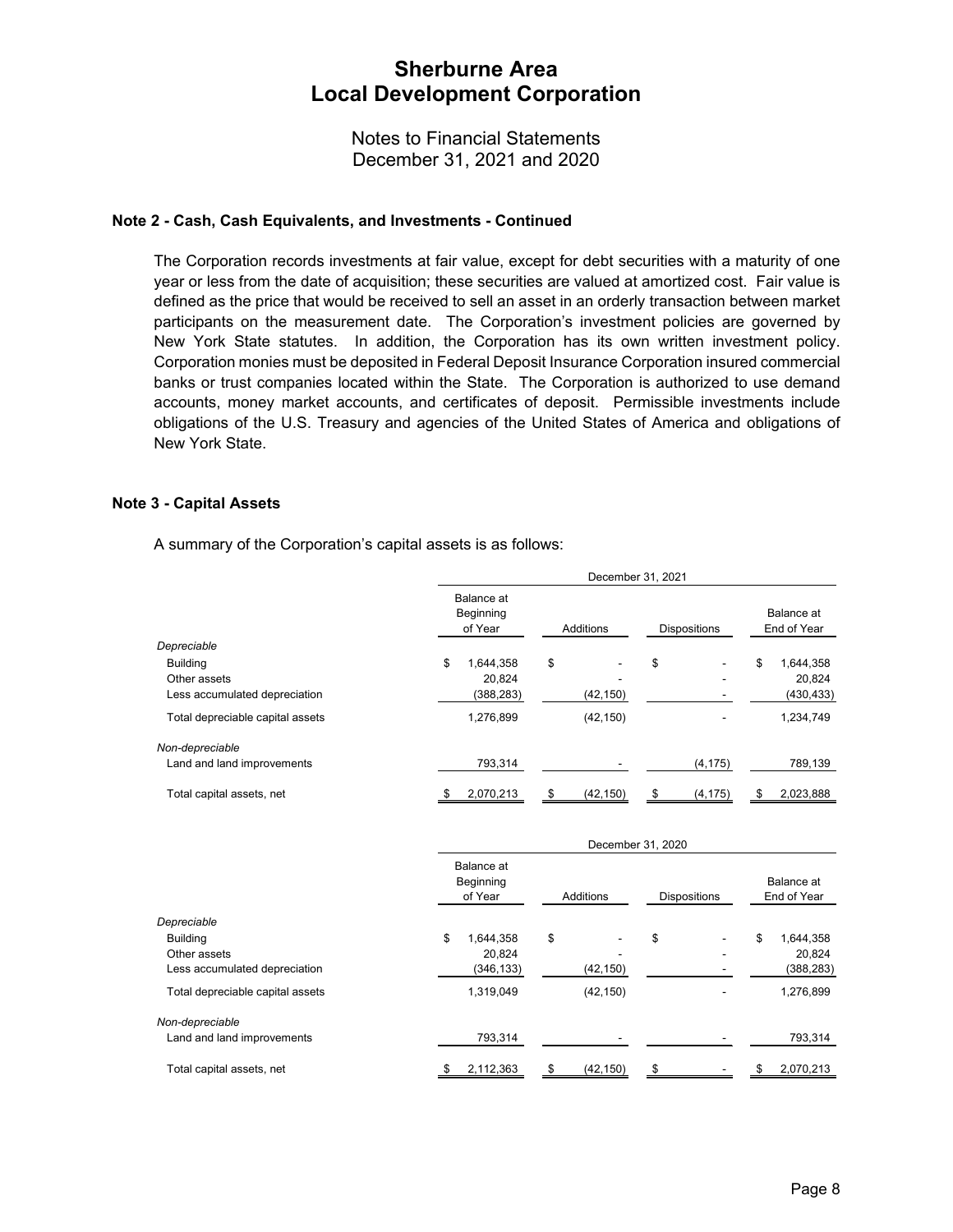Notes to Financial Statements December 31, 2021 and 2020

#### **Note 3 - Capital Assets - Continued**

Land and land improvements at December 31, 2021 and 2020 include a 30.919-acre parcel of land located adjacent to Classic Street within the Village. The land was purchased for the purpose of undertaking the development of a multi-tenant industrial park to be known as "Sherburne Electric Business Park."

Land and land improvements at December 31, 2021 and 2020 also includes a parcel of land located at Union Street and Smith Drive within the Village. During September 2021, the Corporation sold a 1.02-acre portion of this parcel to a third-party resulting in a gain of \$1,947, net of related selling expenses. As of December 31, 2021, the Corporation holds 9.974 acres in this parcel. The remaining land will be used for future economic development.

#### **Note 4 - Mortgage Payable**

During 2008 and 2009, the Village loaned the Corporation \$295,000 to finance the acquisition of a certain parcel of land and to provide funding for certain organizational costs of the Corporation. During 2012, the Corporation made a \$100,000 payment to the Village to begin its pay down of principal on this mortgage. The balance of the mortgage at December 31, 2021 and 2020 was \$190,531.

Terms of the mortgage include monthly payments of interest at 2.44%, with a balloon payment of \$190,531 due at maturity on January 1, 2023. The loan is secured by the property financed and all fixtures and personal property which now are, or which later may be attached to the property.

The Corporation is currently in arrears with its scheduled payments of interest. Unpaid scheduled interest totaled \$64,497 and \$59,848 at December 31, 2021 and 2020, respectively.

Interest expense incurred on this indebtedness for both the years ended December 31, 2021 and 2020, totaled \$4,649.

#### **Note 5 - Bonds Payable**

On June 1, 2011, the Corporation issued two tax-exempt Revenue Bonds, Series 2011, for the: (1) acquisition of certain land located within the Sherburne Electric Business Park; (2) planning, design, and construction of a 15,000 square foot facility for lease to the Village and use by the Village's Electric Department and Department of Public Works; (3) acquisition of certain equipment, machinery, and other tangible personal property; and (4) payment of certain costs and expenses incidental to the issuance of the bonds.

The bonds were paid off in full during December 2020, upon their maturity. Interest expense incurred and paid on these bonds was \$13,950 for the year ended December 31, 2020.

The bonds were collateralized by the land, building, and equipment described above. In addition, the bonds were secured by an assignment of certain leases and rents (Note 6).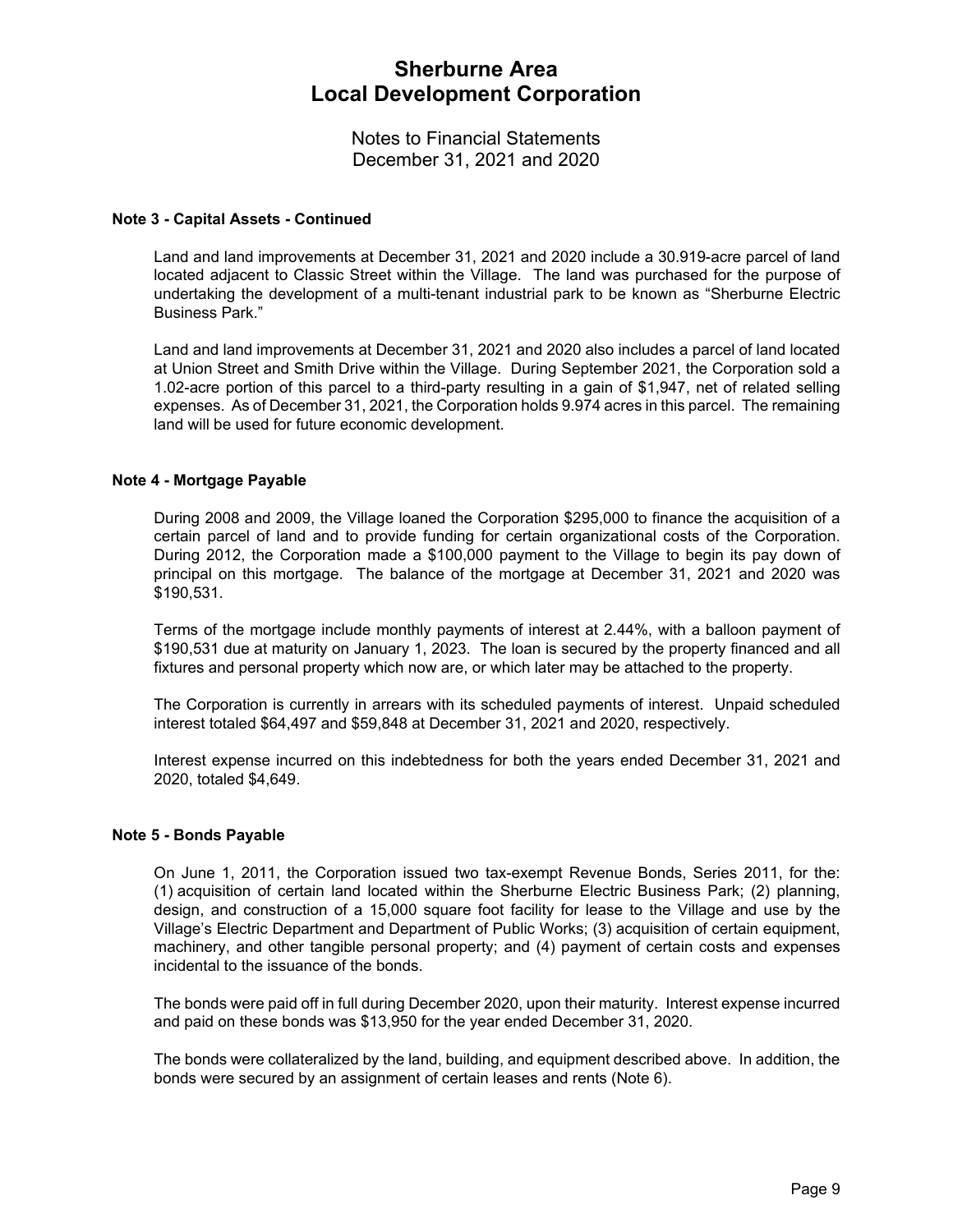Notes to Financial Statements December 31, 2021 and 2020

#### **Note 6 - Rental Agreement**

The Corporation has a lease agreement with the Village for the rental of a building owned by the Corporation. Terms of the lease, which commenced January 1, 2022, include annual payments of rent in the amount of \$63,000, due April  $1<sup>st</sup>$  of each year, for the five-year period ending December 31, 2026. The Village is responsible for most building related expenses, including water, gas, oil, electricity, heat, telephone, sewage, trash removal, janitorial service, insurance, and snow removal.

In periods prior to January 1, 2022, base rents were in an amount sufficient to pay the annual interest and principal on the bond issuance used to finance the construction of the building. Rental income related to the former lease agreement for the years ended December 31, 2021 and 2020, totaled \$352,250 and \$172,147, respectively. The Village paid the January 2021 rent payment of \$352,250, during December 2020. This amount was reported as unearned rental income at December 31, 2020. There was no unearned rental income at December 31, 2021.

#### **Note 7 - Accounting Standards Issued But Not Yet Implemented**

GASB Statement No. 87, *Leases* (GASB 87). GASB 87 establishes a single model for lease accounting based on the foundational principle that leases are financings of the right to use and underlying asset. Under this statement, a lessee is required to recognize a lease receivable and a deferred inflow of resources, thereby enhancing the relevance and consistency of information about government's leasing activities. The requirements of this statement, as delayed by GASB 95, are effective for reporting periods beginning after June 15, 2021.

Management has not estimated the extent of potential impact of this statement on the Corporation's financial statements.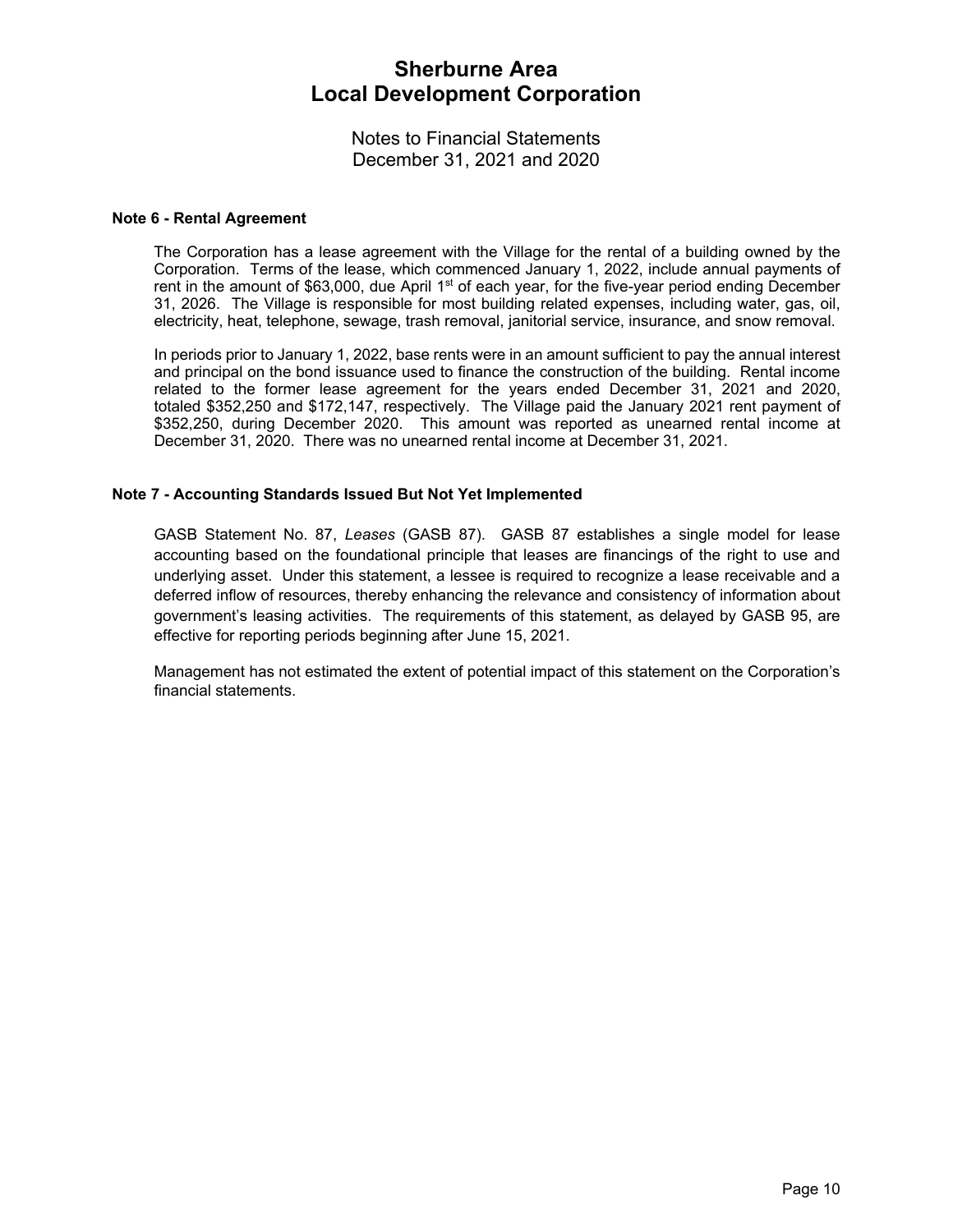

**Report on Internal Control Over Financial Reporting and on Compliance and Other Matters Based on an Audit of Financial Statements Performed in Accordance with** *Government Auditing Standards* 

Board of Directors Sherburne Area Local Development Corporation Sherburne, New York

We have audited, in accordance with the auditing standards generally accepted in the United States of America and the standards applicable to financial audits contained in *Government Auditing Standards*  issued by the Comptroller General of the United States, the financial statements of the Sherburne Area Local Development Corporation (Corporation), as of and for the year ended December 31, 2021, and the related notes to the financial statements, which collectively comprise the Corporation's basic financial statements, and have issued our report thereon dated March 3, 2022.

#### **Report on Internal Control Over Financial Reporting**

In planning and performing our audit of the financial statements, we considered the Corporation's internal control over financial reporting (internal control) as a basis for designing audit procedures that are appropriate in the circumstances for the purpose of expressing our opinion on the financial statements, but not for the purpose of expressing an opinion on the effectiveness of the Corporation's internal control. Accordingly, we do not express an opinion on the effectiveness of the Corporation's internal control.

A *deficiency in internal control* exists when the design or operation of a control does not allow management or employees, in the normal course of performing their assigned functions, to prevent, or detect and correct, misstatements on a timely basis. A *material weakness* is a deficiency, or a combination of deficiencies, in internal control, such that there is a reasonable possibility that a material misstatement of the entity's financial statements will not be prevented, or detected and corrected, on a timely basis. A *significant deficiency* is a deficiency, or a combination of deficiencies, in internal control that is less severe than a material weakness, yet important enough to merit attention by those charged with governance.

Our consideration of internal control was for the limited purpose described in the first paragraph of this section and was not designed to identify all deficiencies in internal control that might be material weaknesses or significant deficiencies. Given these limitations, during our audit we did not identify any deficiencies in internal control that we consider to be material weaknesses. However, material weaknesses or significant deficiencies may exist that were not identified.

#### **Report on Compliance and Other Matters**

As part of obtaining reasonable assurance about whether the Corporation's financial statements are free from material misstatement, we performed tests of its compliance with certain provisions of laws, regulations, contracts, and grant agreements, noncompliance with which could have a direct and material effect on the financial statements. However, providing an opinion on compliance with those provisions was not an objective of our audit, and accordingly, we do not express such an opinion. The results of our tests disclosed no instances of noncompliance that are required to be reported under *Government Auditing Standards.*